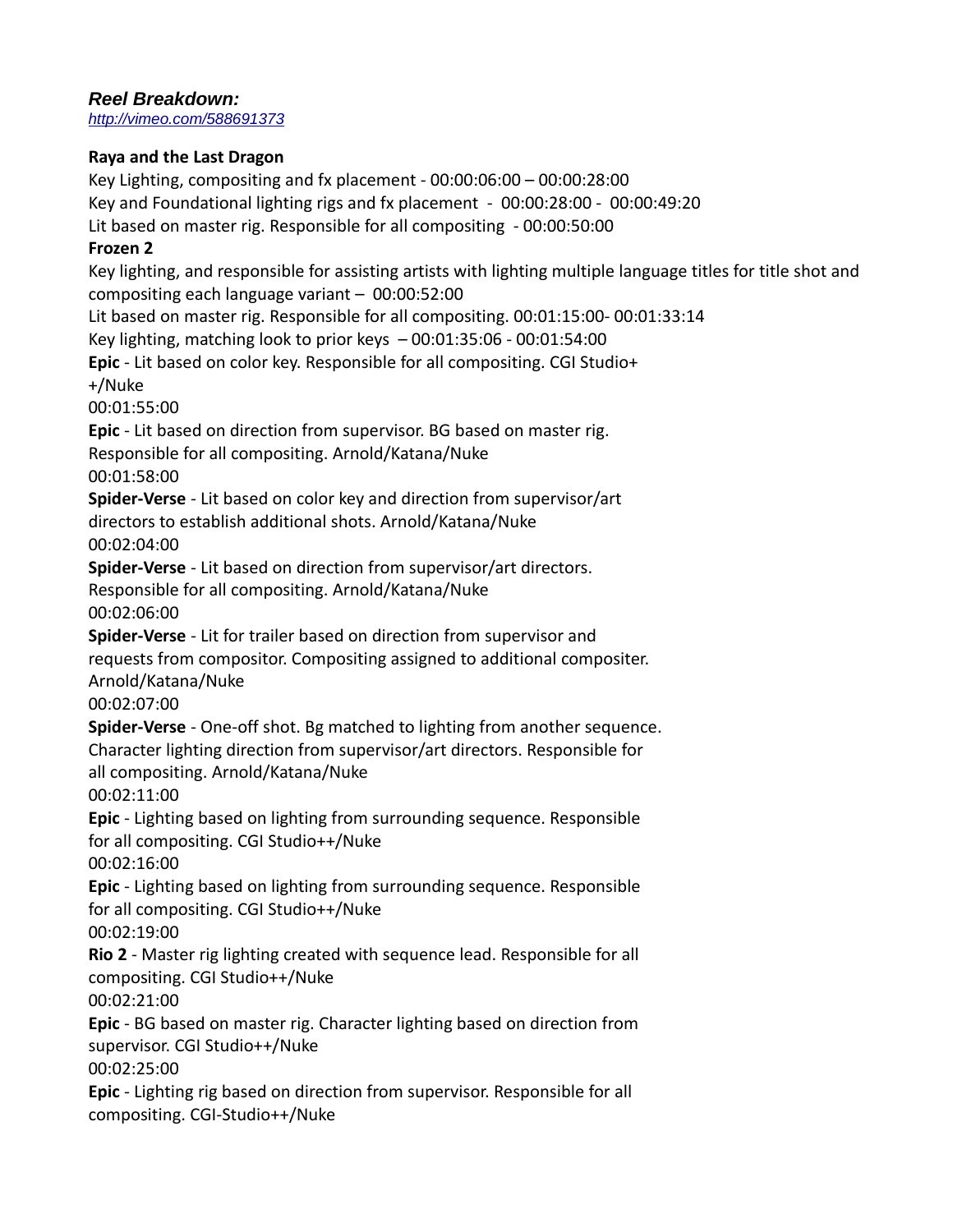00:02:27:00 **Epic** - BG based on master rig. Character lighting based on direction from supervisor. CGI Studio++/Nuke 00:02:31:00 **Spider-Verse** - Lit for trailer based on direction from supervisor and requests from compositor. Compositing assigned to additional compositer. Arnold/Katana/Nuke 00:02:35:00 **Spider-Verse** - Lighting same-as based on master rig. Responsible for all compositing. Arnold/Katana/Nuke 00:02:37:00 **Spider-Verse** - Mid angle based on wide master rig from lead in prior shot. Responsible for all compositing. Arnold/Katana/Nuke 00:02:39:00 **Rio 2** - Lighting based on sequence master rig. Responsible for all compositing. CGI Studio++/Nuke 00:02:42:00 **Epic** - Lighting based on sequence master rig. Responsible for all compositing. CGI Studio++/Nuke 00:02:45:00 **Rio 2** - Master rig lighting created with sequence lead. Responsible for all compositing. CGI Studio++/Nuke 00:02:49:00 **Rio 2** - One off jungle shot with monkey flying through jungle. CGI Studio+ +/Nuke 00:02:54:00 **Epic** - Lighting based on sequence master rig. Handed off to compositer. CGI Studio++/Nuke 00:02:56:00 **Epic** - Lighting based on sequence master. Scripted blinking light based on direction from animation. CGI Studio++/Nuke 00:02:59:00 **Rio 2** - Lighting based on rig. Master rig lighting created with sequence lead. Responsible for all compositing. CGI-Studio++/Nuke 00:03:04:00 **Ice Age III** - Lighting based on sequence master. Responsible for all compositing. CGI Studio++/Nuke 00:03:29:15 **Epic** – Same-as backround based on prior shots. Added additional character lighting around desk based on direction from lead/supervisor. CGI-Studio+ +/Nuke 00:03:33:00 **Rio** - Lighting bg based on sequence master. Character lighting based on color key. CGI-Studio++/Nuke 00:03:36:00